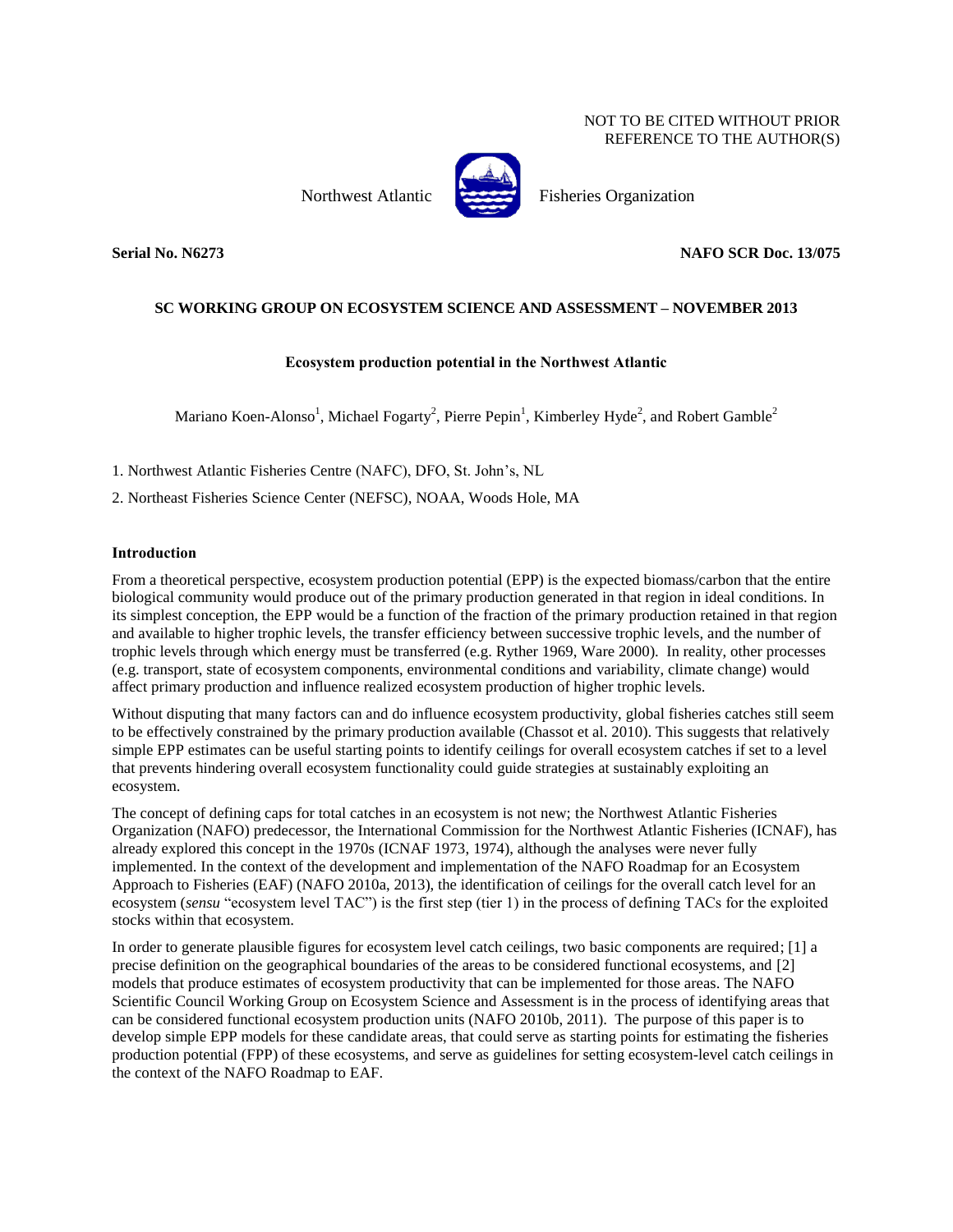## **Methods**

#### *Ecosystem production units*

In this exercise, production units were based on some of the candidate ecosystem management units identified so far. The core ecosystems units considered in this analysis were the northern Newfoundland and Southern Labrador Shelf (NAFO Div. 2J3K), the Grand Bank (NAFO Div. 3LNO), the Flemish Cap (NAFO Div. 3M), the Scotian Shelf (NAFO Div. 4VsWX), and the Northeast US Continental Shelf (aprox. NAFO Div. 5+6ABC).

## *Ecosystem Production Potential (EPP) model structure*

The approach taken to estimating ecosystem production potential is an expansion of the Ryther-Ware method (Ryther 1969; Ware 2000) which traces production processes through a food chain (Rosenberg et al. in press; Fogarty et al. in press). Unlike the original Ryther-Ware food chain representation, in which yield is extracted at a specified mean trophic level, the version implemented here utilizes a simplified food web structure within which yield can be extracted at different trophic levels.

The current EPP model recognizes two pathways for transfer of primary production in the system: the metazoan grazing food web tracing the fate of production of net phytoplankton (phytoplankton cells > 20 μm; principally diatoms and large dinoflagellates) and production involving transfer through the microbial food web originating with combined nanoplankton  $(2-20 \mu m)$  and picoplankton  $( $20 \mu m$ ) production (i.e., nano-picoplankton; Figure 1).$ The metazoan pathway involves grazing by mesozooplankton and filter-feeding of diatom production by benthic invertebrates (e.g. bivalves). The microbial pathway entails 'consumption' of nano-picoplankton by heterotrophic bacteria (principally in the form of dissolved organic carbon –DOC-) and feeding of microzooplankton on bacteria. In this representation, carnivorous zooplankton (mesozooplankton) prey on microzooplankton. The microbial pathway therefore involves two or more trophic transfer steps before reaching mesozooplankton as a bridge to higher trophic levels. Although both dissolved and particulate organic carbon (POC) derived from other sources in the food web and are utilized by bacteria, in this simplified representation we follow the approach of Ware (2000) and assume that most of the POC and DOC utilized by bacteria are from nano-picoplankton sources. We note that the functional groups represented in the upper food web depicted in Figure 1 do not correspond to taxonomic groups. Individual taxa may feed at multiple trophic levels, reflecting both ontogenetic shifts in diet, and generalist feeding strategies.



**Figure 1.** Food web structure employed in this analysis. Nano-pico plankton, bacteria, and microzooplankton comprise the microbial food web in this representation. The classical grazing food web is fuelled by net phytoplankton production. Species characterized by ontogenetic shifts in diet and/or mixed feeding strategies can occupy multiple compartments in this representation.

Within this structure, production at a given node *i* is a function of the transfer efficiency from other nodes (*j*) to node  $i$ , the inputs from other locations and losses from the  $i<sup>th</sup>$  node: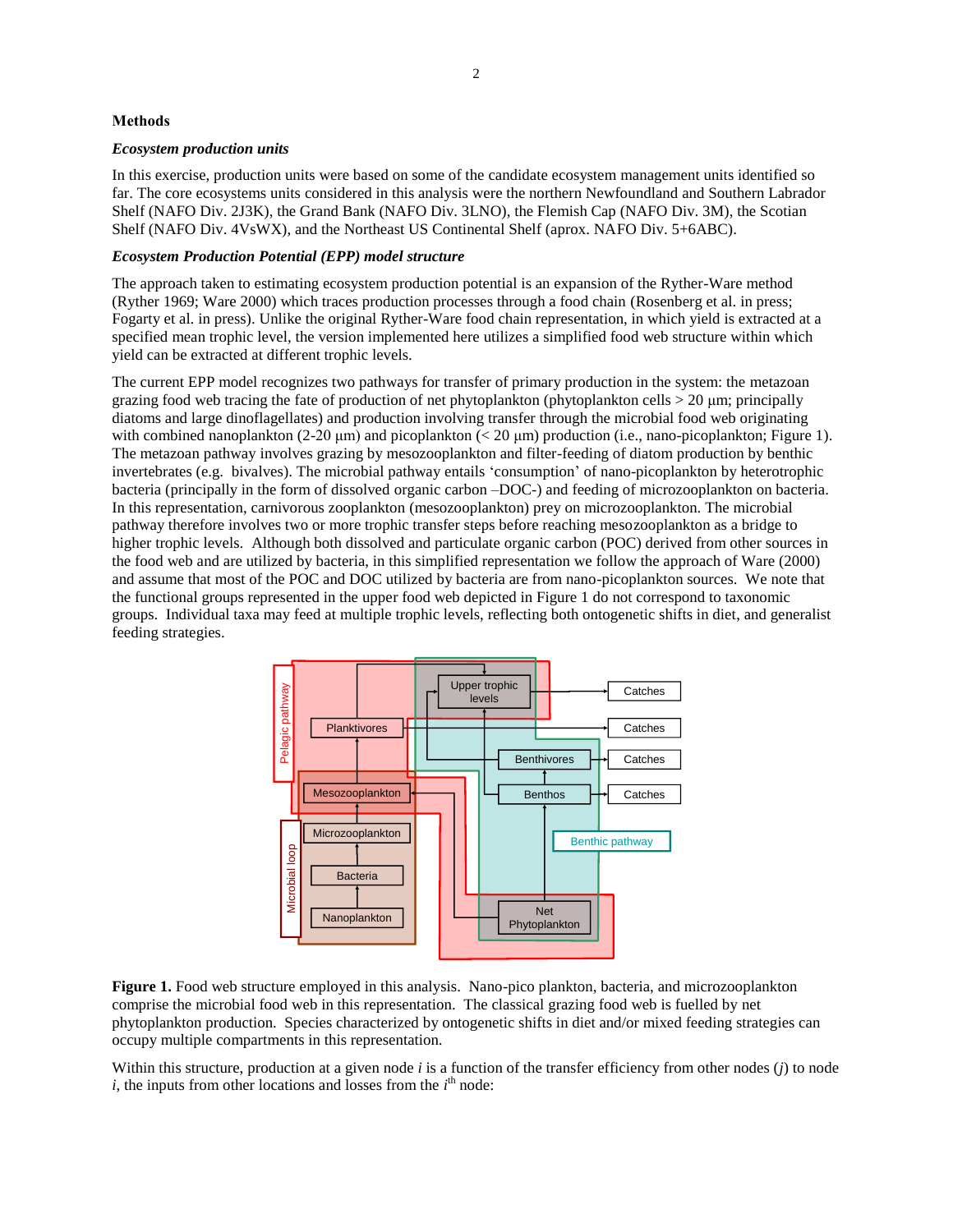$$
P_i = \left(\sum_{j\neq i} t_{ji} x_{ji} P_j\right) + A_i - L_i
$$

where  $P_i$  is the production of node *i*,  $t_{ij}$  is the transfer efficiency from node *j* to node *i*, and  $x_{ji}$  is the fraction of the production of node *j* that is channeled into node *i* over all nodes (this is different from 1 when a given node feeds into two or more nodes in the next trophic level, also  $\sum_i x_{ij} = 1$ ). *A<sub>i</sub>* represents the addition of production to node *i* from other sources outside the ecosystem (e.g. immigration). *L* represents a loss term from node *i* (e.g. advective loss, removals due to harvest etc.).

### *Fishery Production Potential*

The model represented by Figure 1 serves to estimate the total ecosystem production potential, but the production available for fishing is only a fraction of this total production. This fraction will be a function of the production potential at the nodes being harvested, and the harvesting rate imposed on those nodes. If we discriminate between losses of production to exploitation (*Ci*) (including both discarded and landed components) and all other sources of removals  $(L<sub>i</sub>)$ , the basic model equation can be re-written as

$$
P_i = \left(\sum_{j\neq i} t_{ji} x_{ji} P_j\right) + A_i - L'_i - C_i
$$

For the purposes of this analysis, we assume that inputs and losses from sources other than fishing are in balance at each node. Then, harvest extracted from node *i* can be expressed as

$$
C_i = E_i P_i
$$

where  $E_i$  is the fractional exploitation rate applied to the production at node  $i$ .

Although standard reference points have not been fully established to guide overall extraction policies for marine ecosystems, Iverson (1990) proposed that exploitation rates should not exceed the *f*-ratio (the ratio of new primary production to total primary production) in marine systems. This suggestion recognizes that new production (primarily by larger phytoplankton species) is more readily available to fuel production at the higher trophic levels of principal economic interest while the production derived from the nano-picoplankton is largely (but not exclusively) consumed within the microbial food web. Although direct estimates of the *f*-ratio are not broadly available for large marine ecosystems, we can consider the ratio of microplankton production to total primary production as a first-order approximation. On this basis, we have initially considered exploitation rates of 20-30% as our limit reference points for exploitation.

As initial step, and considering that many species included in the benthos (e.g. polychaetes, brittle stars) and planktivores (e.g. myctophids) nodes are not currently of commercial value, the fisheries production potential of those nodes was further bounded by assuming that only 10% of the benthos and 50% of the planktivores production were of interest to harvesters. The results of applying these exploitation rates are the estimates of fisheries production potential (FPP) (i.e. the production potential available to fisheries).

Production of benthivores and piscivores (labelled upper trophic levels in Fig. 1) was also combined to better reflect the overall fisheries production potential of demersal species as a generic target group for fisheries. It is important to highlight that these Standard Demersal Components (SDC) include traditional commercial groundfish species like Atlantic cod and American plaice which may vary in their reliance on benthos as they grow, but also commercial shellfish like shrimp and crab. The amalgamated SDC is better suited for comparisons with catch levels which are often dominated by groundfishes and shellfish, and because a number of piscivorous species also prey on benthic organisms and have broadly omnivorous feeding patterns.

#### *Primary production*

Composite satellite derived surface observations of chlorophyll *a* concentrations and temperature were a fundamental input for the estimation of primary production, but the specific models used differed depending on the location of the ecosystem under consideration. Based on the availability/quality of data and models, comparisons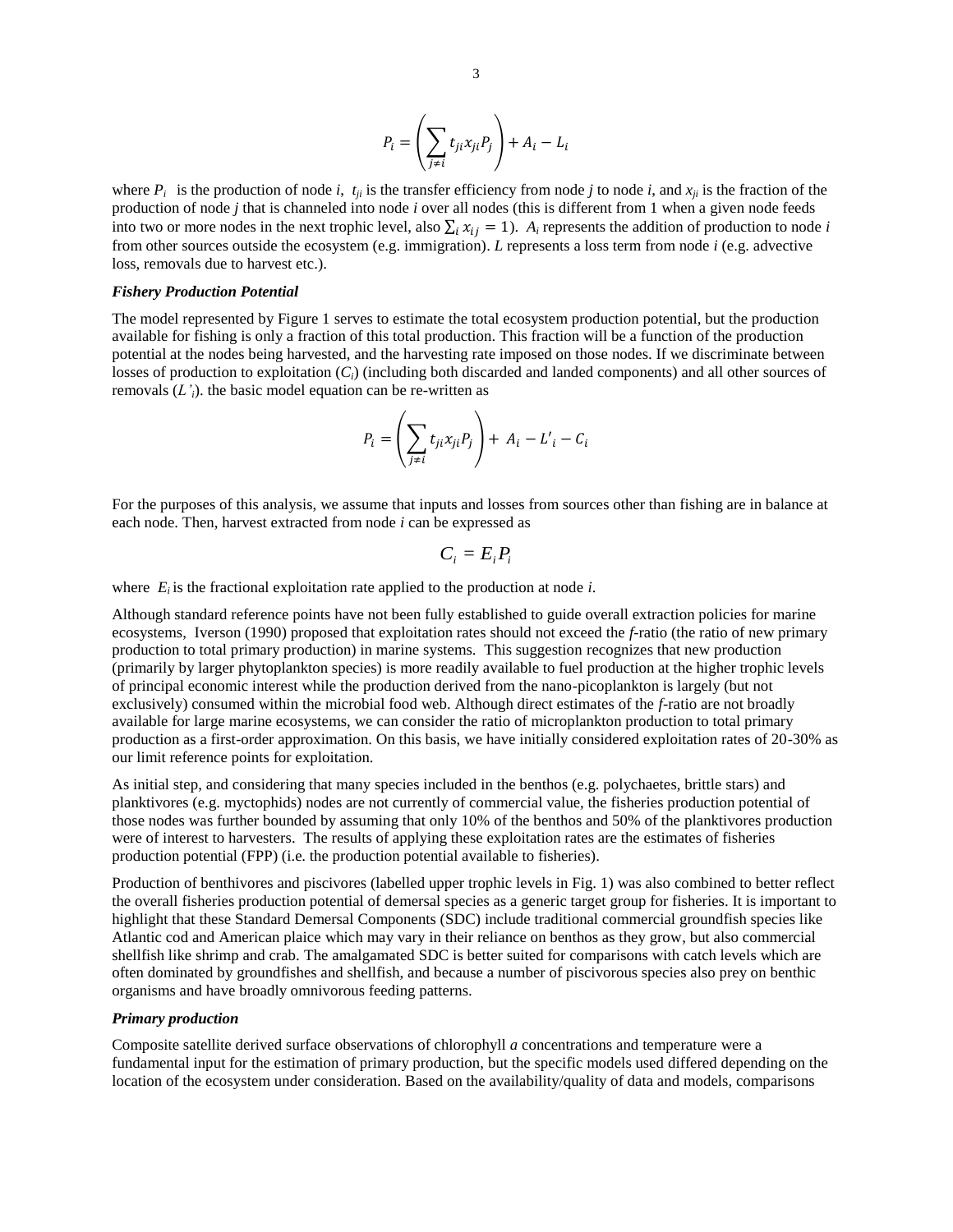among primary production models were made to the extent possible. The results of these comparative analyses were used to select which approach for estimating primary production seemed to work better for each ecosystem.

Primary production estimates for the Grand Bank, Newfoundland and Labrador Shelves, Flemish Cap, and the Scotian Shelf were based on remotely sensed satellite observations from ocean color (SeaWiFS and MODIS-Aqua) and thermal (AVHRR, MODIS-Aqua and MODIS-Terra) sensors (1997-2013). The method that most closely corresponds to *in situ* estimates of primary production consists of the Nearest-Neighbour Method (NNM) of primary production estimation (Platt et al. 2008). The approach relies on observations of surface chlorophyll *a* concentrations and temperature coupled with information from a climatological archive of photosynthesis-irradiance relationship parameters, as well parameters that describe the vertical structure of chlorophyll and temperature based on ship observations from the same region.

Primary production for the Northeast US continental shelf was also calculated on the basis of data from the Seaviewing Wide Field-of-View Sensor (SeaWiFS, NASA); in this case a modified version of the Vertically Generalized Productivity Model (VGPM; Behrenfeld and Falkowski 1997) was applied. This modified VGPM model replaces the original temperature-dependent description of photosynthetic efficiencies with the exponential Eppley function (Eppley 1972), which was modified by Morel (1991).

The estimates of productivity from these models were coupled with phytoplankton taxonomic composition information (e.g. Uitz et al. 2009; 2010; Pan et al. 2011) to estimate size fractionated primary production. The phytoplankton community was divided into two main size categories, microplankton (>20m), and piconanoplankton (<20m) for their incorporation into the EPP models (labeled "Net phytoplankton" and "Nanoplankton" respectively in Fig. 1).

## *Transfer Efficiencies*

Early laboratory studies by Slobodkin (1961) indicated that the expected transfer efficiency was on the order of 10%. Thermodynamic constraints place limits on the transfer efficiency between successive levels in the food chains comprising a reticulated food web. The canonical value of 10% as an ecological transfer efficiency was supported by Pauly and Christensen (1995), who estimated that the transfer efficiency of biomass between trophic levels in aquatic ecosystems, although variable, had a mean of 10%. However, more recent studies have suggested higher transfer efficiencies at lower levels in the food web and a general decline in transfer efficiency from lower to higher trophic levels.

To better assess trophic transfer efficiencies throughout our generic food web, we evaluated estimates of transfer efficiencies derived from published Ecopath with Ecosim (EwE) models for subarctic-boreal-temperate systems compiled by the *Sea Around Us* Project of the University of British Columbia. Rather than assume or assign trophic transfer efficiencies at different steps in the food web for the models, we used these model estimates to define probability distributions characterizing transfer probabilities at different steps in the food web. Our characterization of transfer efficiencies between discrete trophic levels based on these Ecopath models followed the approach of Ulanowicz (1993).

## *Benthic-Mesozooplankton Pathway*

To determine transfer efficiencies from the microplankton, we examined energetic pathways from Ecopath models and assigned a proportion to the microplankton group and determined the production flowing to mesozooplankton and benthos. As there are three pathways of energy transfer from primary producers, we need the proportion of the primary production flowing to zooplankton versus the proportion flowing to benthic invertebrates in addition to the transfer efficiencies. We examined published Ecopath models for Arcto-boreal-temperate systems to infer the split between benthos and mesozooplankton from microplankton.

## *Treating Uncertainty*

To represent uncertainty in key input parameters to the production potential model, we specified empirically derived probability distributions for primary production, transfer efficiencies, and the split between transfer of energy from microplankton to benthos and mesozooplankton.

We used truncated normal probability distributions to represent variability in microplankton and nano-picoplankton production. We computed the means and, based on an examination of the the interannual variability of the primary production combined with the uncertainty in the empirical models relating cholorophyll *a* to primary production,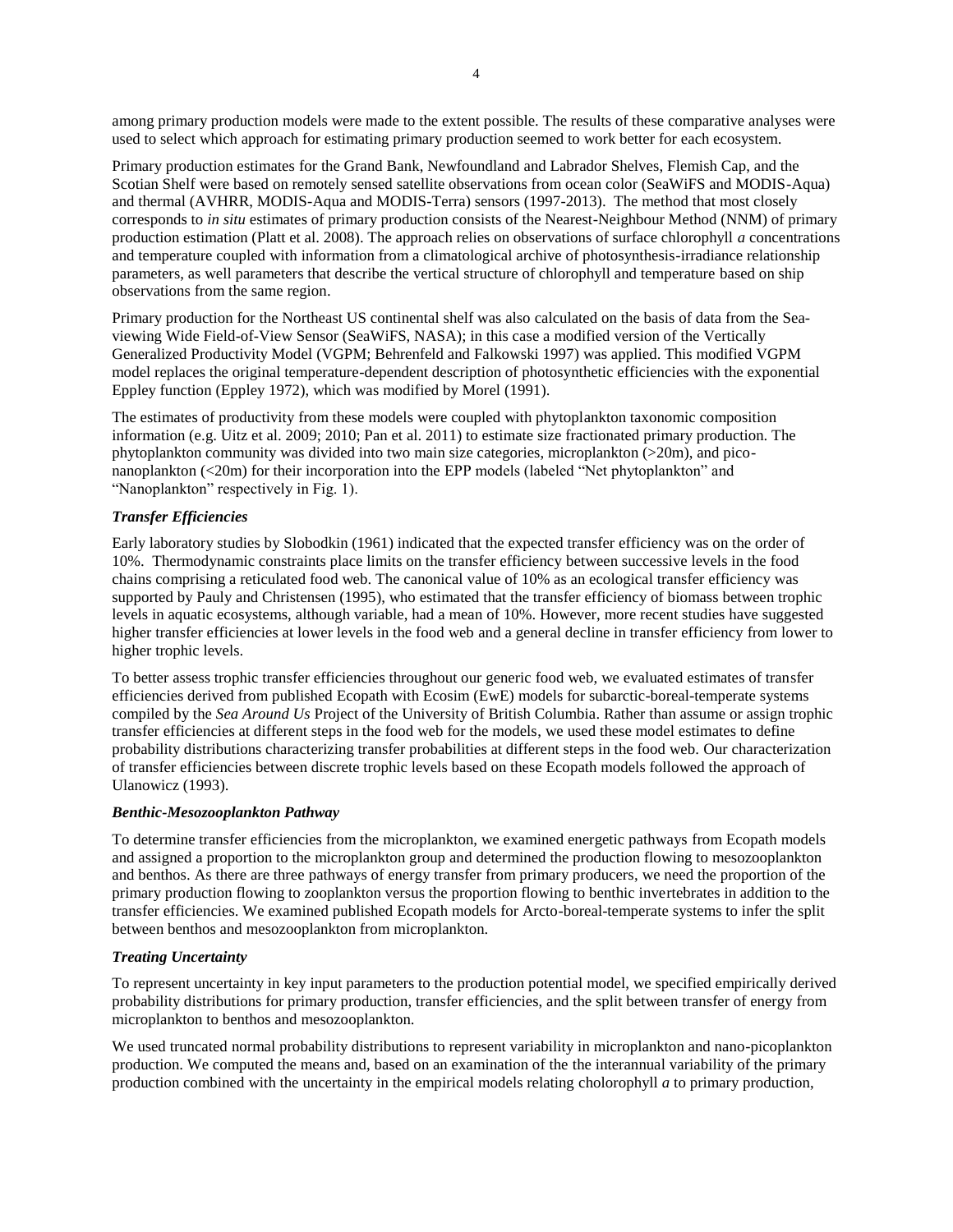coefficient of variations of 30% were used to represent the variance of interannual phytoplankton production for both phytoplankton components.

For transfer efficiencies between microplankton and higher components of the food web we used Beta distributions at each level based on our compilation of EwE results as described above. Transfer efficiency estimates are constrained between 0 and 1 and are appropriate for application of the Beta distribution. To obtain reasonable sample sizes to characterize these probability distributions, we pooled model estimates over major ocean biomes (Subarctic Boreal Shelf and Temperate Shelf systems).

Energetic pathways involving the benthos differed substantially in different food web models we examined. In recognition of the limitations in using these models to characterize uncertainty in energetic pathways involving the benthos, we used uniform probability distributions bounded by the upper and lower quartiles of the range of observed splits between the benthos and mesozooplankton in our analyses.

Many of the EwE models we examined did not partition phytoplankton production by size class and therefore did not allow treatment of the microbial food web as specified in our model (Figure 1). In those cases, we used literature values for ecotrophic efficiencies (proportion of production consumed within the microbial food web and the gross growth efficiency of bacteria and microzooplankton (Straile 1997; Ware 2000)). It was not possible to define these elements according to Ecotype or to fully represent the uncertainty in these estimates.

## **Results**

.

For the five ecosystems under consideration, total annual ecosystem production potential (EPP) for trophic levels  $2+$ (i.e. not primary producers) varied from 23 to 322 million tonnes (Fig. 2, Table 1). Although absolute differences in EPP across ecosystems are essentially driven by the areal extent of the ecosystems, temperate shelf systems like the Scotian Shelf and the Northeast US shelf showed higher production potential per unit area than the subarctic-boreal systems.

The exploitation rates of 20 and 30%were applied to all nominally fishable nodes in the EPP model (benthos, planktivores, benthivores, and piscivores); this allowed inclusion of the impact of fishing lower in the trophic web on the productivity of higher trophic levels. In the same sense that considering the *f*-ratio as an initial proxy for exploitation rate could be interpreted, in a financial analogy, as living from the interest without touching the capital of the investment, the simultaneous exploitation of all fishing nodes allows incorporating the effect of "lost revenue" in the higher trophic level nodes (i.e. the production that will not occur because the required input production from lower trophic levels has already been reduced by fishing).

Table 1 summarizes the key results for a baseline run without exploitation and the two exploitation rate scenarios considered; for the runs with exploitation, the production potential available to fisheries (i.e. fisheries production potential) and available to the ecosystem (i.e. for sustaining ecosystem functioning –non-provisioning ecosystem services-) is differentiated.

In terms of FPP, the two exploitation rate scenarios provide an initial envelope for the level of fishing that these Northwest Atlantic ecosystems could tolerate in a sustainable manner (Fig. 3). It is clear that SDC components only represent around 30% of the total FPP, the remainder being associated with planktivores and benthos (Fig. 3, Table 1).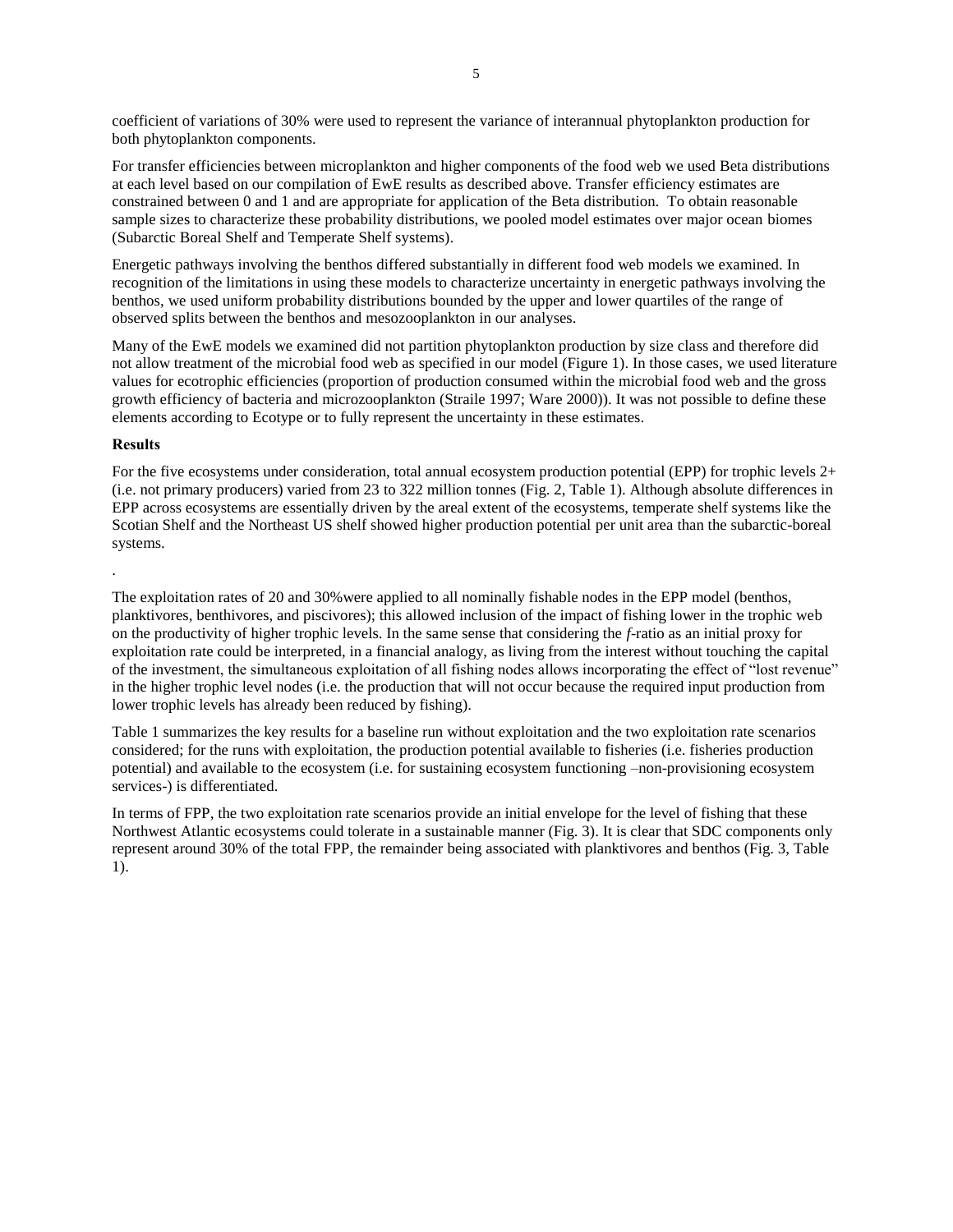

**Figure 2**. Median values for the estimates Total Annual Ecosystem Production Potential in trophic levels 2+ (not primary producers) for Northwest Atlantic ecosystems. The error bars correspond to the 25-75% quantile intervals.

**Table 1**. Ecosystem production potential (EPP) estimates for Northwest Atlantic ecosystems. These estimates are based on three scenarios: a) base case with no exploitation, b) ecosystem exploitation rate set at 20%, and c) ecosystem exploitation rate set at 30%. For those nodes in the EPP model with exploitable species, EPP is discriminated between what is estimated as potentially available for the ecosystem (to allow ecosystem functioning), and what is potentially available to fisheries (i.e. fisheries production potential). The "Standard Demersal Component" was defined as the sum of the piscivores and benthivores nodes in the EPP model (Figure 1). Each estimate of EPP is characterized by its median and 25-75% quantile range. All EPP estimates are in thousands of tonnes.

| ເບມມບ3.<br><b>Ecosystem</b>                                                             |              | <b>NL Shelf</b><br>(2J3K)             | <b>Grand Bank</b><br>(3LNO)       | <b>Flemish</b><br>Cap(3M)            | <b>Scotian</b><br><b>Shelf</b> | <b>Northeast</b><br><b>US Shelf</b> |
|-----------------------------------------------------------------------------------------|--------------|---------------------------------------|-----------------------------------|--------------------------------------|--------------------------------|-------------------------------------|
| <b>Ecosystem type</b>                                                                   |              | Subarctic-<br><b>B</b> oreal<br>Shelf | Subarctic-<br><b>Boreal Shelf</b> | Subarctic-<br><b>Boreal</b><br>Shelf | Temperate<br>Shelf             | Temperate<br>Shelf                  |
| Area (thousand km2)                                                                     |              | 238.944                               | 305.854                           | 46.197                               | 181.589                        | 321.974                             |
| <b>Scenario: No Exploitation</b>                                                        |              |                                       |                                   |                                      |                                |                                     |
| Total EPP in trophic                                                                    | median       | 92481                                 | 159534                            | 23004                                | 98348                          | 219955                              |
| levels $2+$ (not primary                                                                | 25% quantile | 76144                                 | 131866                            | 18966                                | 81027                          | 181822                              |
| producers)                                                                              | 75% quantile | 109624                                | 188272                            | 27086                                | 115769                         | 258483                              |
|                                                                                         |              |                                       |                                   |                                      |                                |                                     |
| EPP of fishable nodes<br>available to Ecosytem                                          | median       | 6945                                  | 10218                             | 1493                                 | 7618                           | 12012                               |
|                                                                                         | 25% quantile | 4020                                  | 5986                              | 878                                  | 4388                           | 6927                                |
|                                                                                         | 75% quantile | 11413                                 | 16767                             | 2440                                 | 12492                          | 19739                               |
| EPP of fishable nodes                                                                   | median       | $\boldsymbol{0}$                      | $\mathbf{0}$                      | $\Omega$                             | $\mathbf{0}$                   | $\mathbf{0}$                        |
| available to Fisheries                                                                  | 25% quantile | $\boldsymbol{0}$                      | $\mathbf{0}$                      | $\mathbf{0}$                         | $\Omega$                       | $\boldsymbol{0}$                    |
|                                                                                         | 75% quantile | $\mathbf{0}$                          | $\mathbf{0}$                      | $\mathbf{0}$                         | $\Omega$                       | $\overline{0}$                      |
|                                                                                         |              |                                       |                                   |                                      |                                |                                     |
| <b>EPP</b> of Standard<br><b>Demersal Components</b><br>(SDC) available to<br>Ecosystem | median       | 847                                   | 1246                              | 180                                  | 890                            | 1377                                |
|                                                                                         | 25% quantile | 488                                   | 730                               | 106                                  | 478                            | 748                                 |
|                                                                                         | 75% quantile | 1420                                  | 2086                              | 302                                  | 1562                           | 2453                                |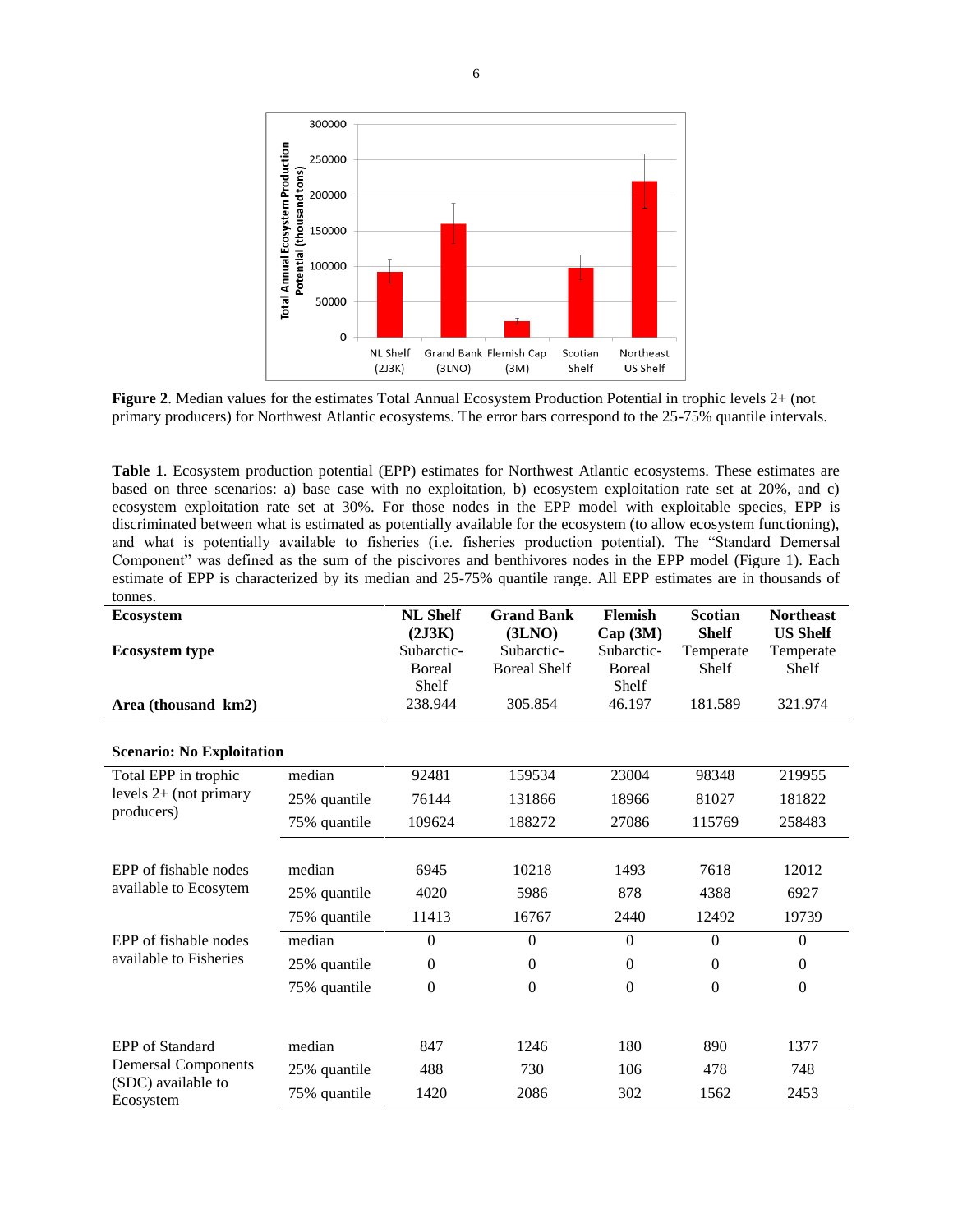**Table 1**. Ecosystem production potential (EPP) estimates for Northwest Atlantic ecosystems. These estimates are based on three scenarios: a) base case with no exploitation, b) ecosystem exploitation rate set at 20%, and c) ecosystem exploitation rate set at 30%. For those nodes in the EPP model with exploitable species, EPP is discriminated between what is estimated as potentially available for the ecosystem (to allow ecosystem functioning), and what is potentially available to fisheries (i.e. fisheries production potential). The "Standard Demersal Component" was defined as the sum of the piscivores and benthivores nodes in the EPP model (Figure 1). Each estimate of EPP is characterized by its median and 25-75% quantile range. All EPP estimates are in thousands of tonnes.

| <b>Ecosystem</b>                              |              | <b>NL Shelf</b><br>(2J3K) | <b>Grand Bank</b><br>(3LNO) | <b>Flemish</b><br>Cap (3M) | <b>Scotian</b><br><b>Shelf</b> | <b>Northeast</b><br><b>US Shelf</b> |
|-----------------------------------------------|--------------|---------------------------|-----------------------------|----------------------------|--------------------------------|-------------------------------------|
| <b>EPP</b> of Standard                        | median       | 0                         | 0                           | 0                          | $\Omega$                       | 0                                   |
| <b>Demersal Components</b>                    | 25% quantile | $\theta$                  | 0                           | 0                          | 0                              | 0                                   |
| (SDC) available to<br>Fisheries               | 75% quantile | $\theta$                  | $\theta$                    | $\Omega$                   | $\theta$                       | $\Omega$                            |
| EPP of planktivores                           | median       | 2466                      | 3714                        | 541                        | 1917                           | 3281                                |
| available to Ecosystem                        | 25% quantile | 1516                      | 2312                        | 342                        | 1103                           | 1977                                |
|                                               | 75% quantile | 3838                      | 5840                        | 841                        | 3202                           | 5299                                |
| EPP of planktivores<br>available to Fisheries | median       | $\Omega$                  | $\Omega$                    | $\Omega$                   | $\theta$                       | $\Omega$                            |
|                                               | 25% quantile | $\theta$                  | $\theta$                    | $\Omega$                   | $\theta$                       | 0                                   |
|                                               | 75% quantile | $\overline{0}$            | $\Omega$                    | $\Omega$                   | $\theta$                       | $\mathbf{0}$                        |
| EPP of benthos available                      | median       | 3632                      | 5259                        | 772                        | 4811                           | 7353                                |
| to Ecosystem                                  | 25% quantile | 2016                      | 2944                        | 430                        | 2807                           | 4201                                |
|                                               | 75% quantile | 6155                      | 8841                        | 1297                       | 7728                           | 11988                               |
| EPP of benthos available<br>to Fisheries      | median       | $\Omega$                  | $\Omega$                    | $\Omega$                   | $\theta$                       | $\Omega$                            |
|                                               | 25% quantile | $\overline{0}$            | 0                           | 0                          | $\theta$                       | 0                                   |
|                                               | 75% quantile | $\theta$                  | 0                           | 0                          | 0                              | 0                                   |

### **Scenario: ecosystem exploitation rate at 20%**

| Total EPP in trophic<br>levels $2+$ (not primary                                                                                                | median       | 92103  | 157823 | 22892 | 97522  | 220165 |
|-------------------------------------------------------------------------------------------------------------------------------------------------|--------------|--------|--------|-------|--------|--------|
|                                                                                                                                                 | 25% quantile | 76200  | 130093 | 18812 | 80841  | 180451 |
| producers)                                                                                                                                      | 75% quantile | 108682 | 187709 | 27004 | 114836 | 256781 |
|                                                                                                                                                 |              |        |        |       |        |        |
| EPP of fishable nodes                                                                                                                           | median       | 6405   | 9524   | 1371  | 6971   | 10978  |
| available to Ecosytem                                                                                                                           | 25% quantile | 3690   | 5591   | 805   | 3984   | 6309   |
|                                                                                                                                                 | 75% quantile | 10455  | 15477  | 2219  | 11646  | 18107  |
| EPP of fishable nodes<br>available to Fisheries                                                                                                 | median       | 475    | 713    | 103   | 444    | 724    |
|                                                                                                                                                 | 25% quantile | 283    | 431    | 62    | 249    | 412    |
|                                                                                                                                                 | 75% quantile | 765    | 1145   | 165   | 759    | 1222   |
|                                                                                                                                                 |              |        |        |       |        |        |
| <b>EPP</b> of Standard<br><b>Demersal Components</b><br>(SDC) available to<br>Ecosystem<br><b>EPP</b> of Standard<br><b>Demersal Components</b> | median       | 634    | 941    | 134   | 650    | 1013   |
|                                                                                                                                                 | 25% quantile | 364    | 545    | 78    | 346    | 543    |
|                                                                                                                                                 | 75% quantile | 1052   | 1570   | 226   | 1163   | 1814   |
|                                                                                                                                                 | median       | 158    | 235    | 34    | 163    | 253    |
|                                                                                                                                                 | 25% quantile | 91     | 136    | 20    | 87     | 136    |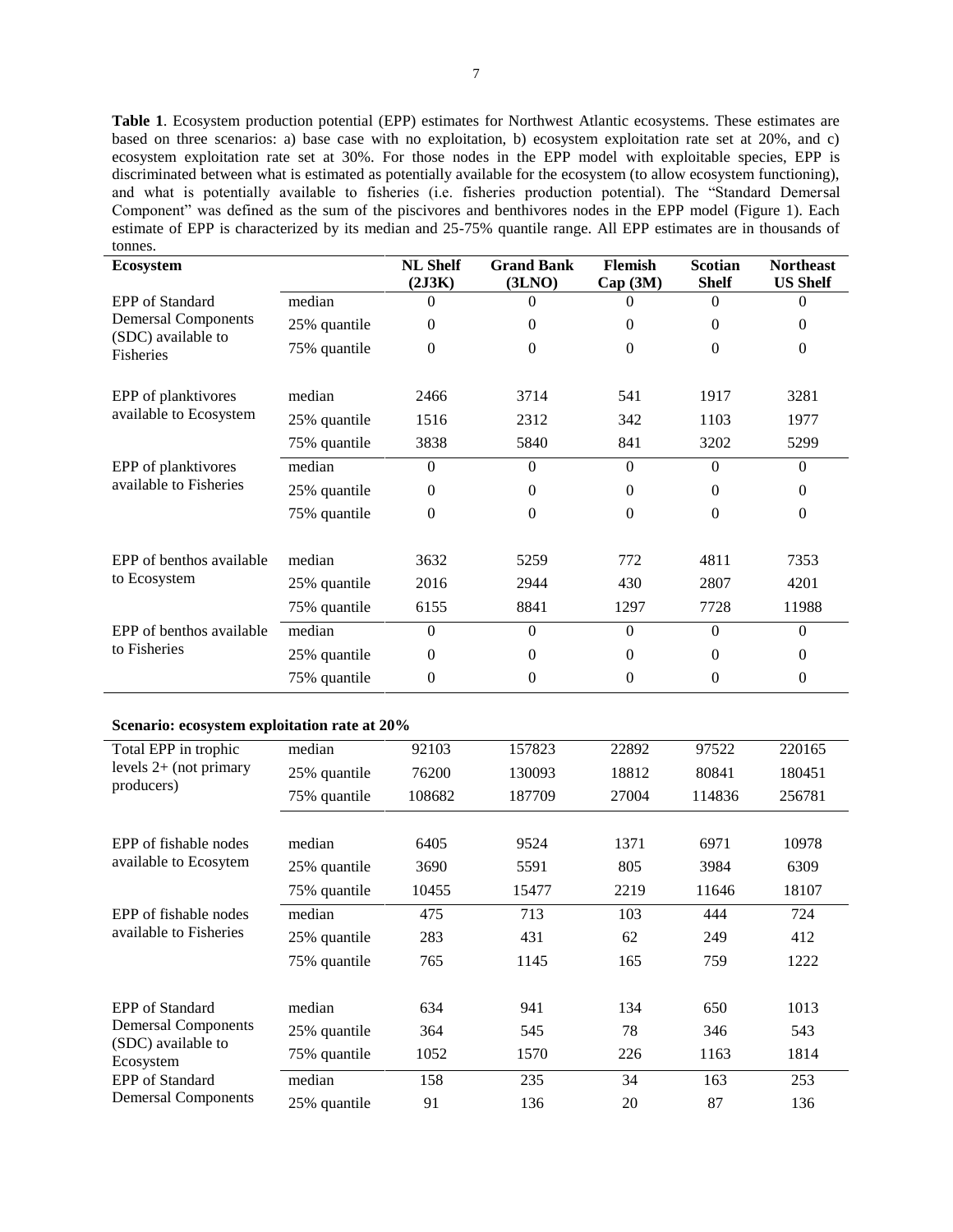**Table 1**. Ecosystem production potential (EPP) estimates for Northwest Atlantic ecosystems. These estimates are based on three scenarios: a) base case with no exploitation, b) ecosystem exploitation rate set at 20%, and c) ecosystem exploitation rate set at 30%. For those nodes in the EPP model with exploitable species, EPP is discriminated between what is estimated as potentially available for the ecosystem (to allow ecosystem functioning), and what is potentially available to fisheries (i.e. fisheries production potential). The "Standard Demersal Component" was defined as the sum of the piscivores and benthivores nodes in the EPP model (Figure 1). Each estimate of EPP is characterized by its median and 25-75% quantile range. All EPP estimates are in thousands of tonnes.

| <b>Ecosystem</b>                         |              | <b>NL Shelf</b><br>(2J3K) | <b>Grand Bank</b><br>(3LNO) | <b>Flemish</b><br>Cap(3M) | <b>Scotian</b><br><b>Shelf</b> | <b>Northeast</b><br><b>US Shelf</b> |
|------------------------------------------|--------------|---------------------------|-----------------------------|---------------------------|--------------------------------|-------------------------------------|
| (SDC) available to<br><b>Fisheries</b>   | 75% quantile | 263                       | 393                         | 56                        | 291                            | 454                                 |
| EPP of planktivores                      | median       | 2195                      | 3333                        | 490                       | 1684                           | 2952                                |
| available to Ecosystem                   | 25% quantile | 1365                      | 2110                        | 303                       | 967                            | 1742                                |
|                                          | 75% quantile | 3420                      | 5170                        | 753                       | 2808                           | 4807                                |
| EPP of planktivores                      | median       | 244                       | 370                         | 54                        | 187                            | 328                                 |
| available to Fisheries                   | 25% quantile | 152                       | 234                         | 34                        | 107                            | 194                                 |
|                                          | 75% quantile | 380                       | 574                         | 84                        | 312                            | 534                                 |
| EPP of benthos available<br>to Ecosystem | median       | 3576                      | 5250                        | 746                       | 4637                           | 7013                                |
|                                          | 25% quantile | 1961                      | 2936                        | 424                       | 2671                           | 4024                                |
|                                          | 75% quantile | 5983                      | 8737                        | 1241                      | 7674                           | 11486                               |
| EPP of benthos available<br>to Fisheries | median       | 73                        | 107                         | 15                        | 95                             | 143                                 |
|                                          | 25% quantile | 40                        | 60                          | 9                         | 55                             | 82                                  |
|                                          | 75% quantile | 122                       | 178                         | 25                        | 157                            | 234                                 |

## **Scenario: ecosystem exploitation rate at 30%**

| Total EPP in trophic                                          | median       | 91316  | 157966 | 22810 | 96377  | 220849 |
|---------------------------------------------------------------|--------------|--------|--------|-------|--------|--------|
| levels $2+$ (not primary                                      | 25% quantile | 75047  | 129338 | 18732 | 79626  | 181767 |
| producers)                                                    | 75% quantile | 107785 | 186921 | 26930 | 113677 | 257621 |
|                                                               |              |        |        |       |        |        |
| EPP of fishable nodes                                         | median       | 6097   | 9039   | 1319  | 6797   | 10603  |
| available to Ecosytem                                         | 25% quantile | 3554   | 5302   | 771   | 3844   | 6179   |
|                                                               | 75% quantile | 10045  | 14758  | 2146  | 11214  | 17597  |
| EPP of fishable nodes                                         | median       | 700    | 1053   | 152   | 659    | 1072   |
| available to Fisheries                                        | 25% quantile | 420    | 636    | 92    | 366    | 619    |
|                                                               | 75% quantile | 1130   | 1690   | 245   | 1130   | 1815   |
| EPP of Standard                                               | median       | 533    | 785    | 115   | 551    | 861    |
| <b>Demersal Components</b><br>(SDC) available to<br>Ecosystem | 25% quantile | 306    | 452    | 66    | 292    | 464    |
|                                                               | 75% quantile | 893    | 1311   | 190   | 1003   | 1537   |
| <b>EPP</b> of Standard                                        | median       | 229    | 337    | 49    | 236    | 369    |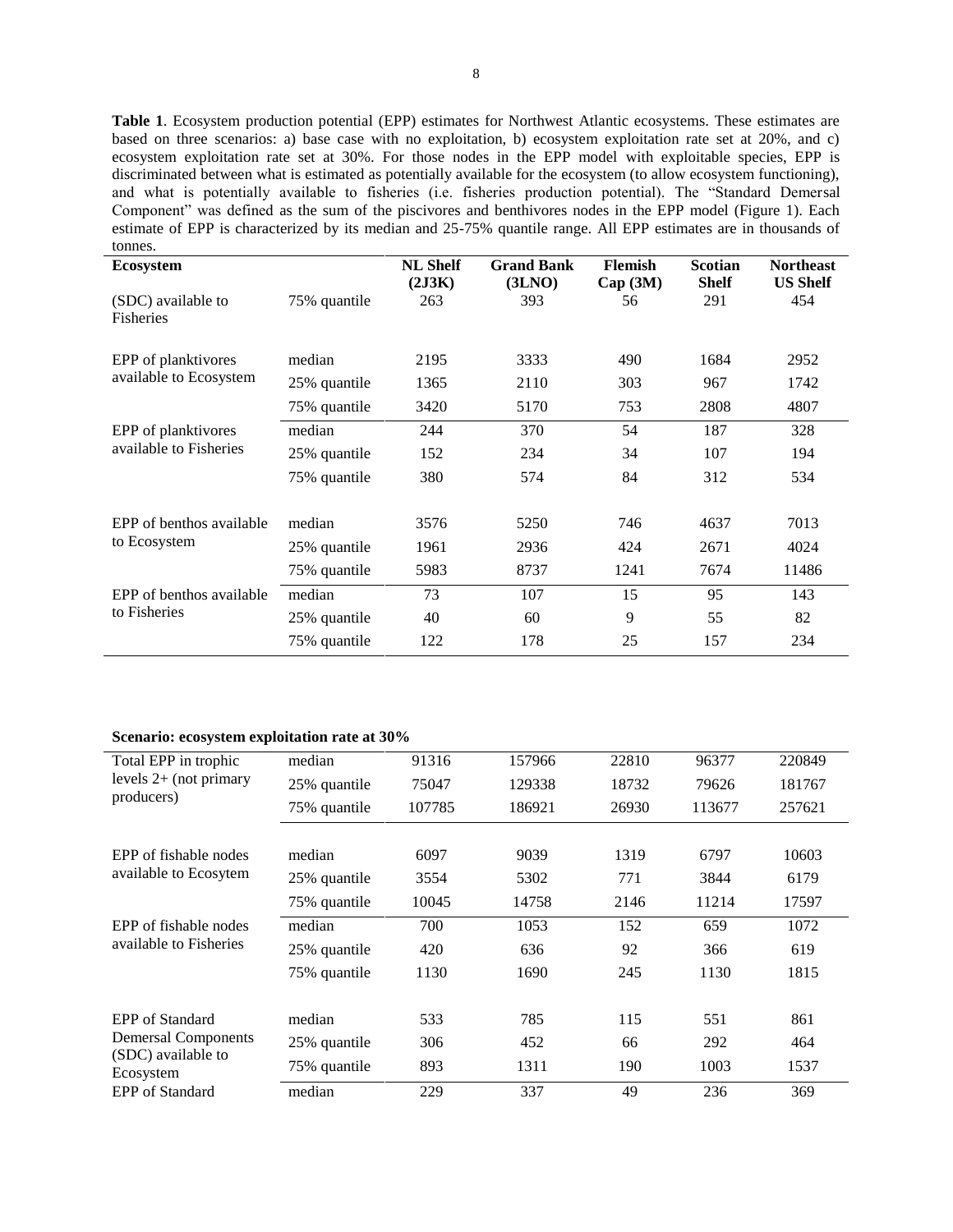**Table 1**. Ecosystem production potential (EPP) estimates for Northwest Atlantic ecosystems. These estimates are based on three scenarios: a) base case with no exploitation, b) ecosystem exploitation rate set at 20%, and c) ecosystem exploitation rate set at 30%. For those nodes in the EPP model with exploitable species, EPP is discriminated between what is estimated as potentially available for the ecosystem (to allow ecosystem functioning), and what is potentially available to fisheries (i.e. fisheries production potential). The "Standard Demersal Component" was defined as the sum of the piscivores and benthivores nodes in the EPP model (Figure 1). Each estimate of EPP is characterized by its median and 25-75% quantile range. All EPP estimates are in thousands of tonnes.

| <b>Ecosystem</b>                         |              | <b>NL Shelf</b><br>(2J3K) | <b>Grand Bank</b><br>(3LNO) | <b>Flemish</b><br>Cap(3M) | <b>Scotian</b><br><b>Shelf</b> | <b>Northeast</b><br><b>US Shelf</b> |
|------------------------------------------|--------------|---------------------------|-----------------------------|---------------------------|--------------------------------|-------------------------------------|
| <b>Demersal Components</b>               | 25% quantile | 131                       | 194                         | 28                        | 125                            | 199                                 |
| (SDC) available to<br>Fisheries          | 75% quantile | 383                       | 562                         | 81                        | 430                            | 659                                 |
| EPP of planktivores                      | median       | 2058                      | 3168                        | 453                       | 1581                           | 2763                                |
| available to Ecosystem                   | 25% quantile | 1294                      | 2009                        | 287                       | 902                            | 1670                                |
|                                          | 75% quantile | 3191                      | 4891                        | 706                       | 2638                           | 4530                                |
| EPP of planktivores                      | median       | 363                       | 559                         | 80                        | 279                            | 488                                 |
| available to Fisheries                   | 25% quantile | 228                       | 355                         | 51                        | 159                            | 295                                 |
|                                          | 75% quantile | 563                       | 863                         | 125                       | 466                            | 799                                 |
| EPP of benthos available                 | median       | 3506                      | 5086                        | 751                       | 4665                           | 6979                                |
| to Ecosystem                             | 25% quantile | 1954                      | 2841                        | 418                       | 2650                           | 4045                                |
|                                          | 75% quantile | 5960                      | 8556                        | 1251                      | 7573                           | 11529                               |
| EPP of benthos available<br>to Fisheries | median       | 108                       | 157                         | 23                        | 144                            | 216                                 |
|                                          | 25% quantile | 60                        | 88                          | 13                        | 82                             | 125                                 |
|                                          | 75% quantile | 184                       | 265                         | 39                        | 234                            | 357                                 |

#### **Discussion**

Our model structure assumes that the ultimate bottleneck in productivity at each node is the transfer efficiency. This implies that each node in the model is capable of fully utilizing the available production that reaches the node from lower trophic levels. This would be expected to be the case in a fully functional, mature and unperturbed ecosystem; actual ecosystems on the other hand, are likely to be limited by other factors (e.g. the existing biomass in each node), which may impose additional limitations to productivity. This difference between realized and potential ecosystem productivity is non-trivial, especially for practical management applications. The EPP model structure considered here would provide the expected theoretical maximum for ecosystem productivity, and as such, any reference point derived from it should be considered a limit (not a target) reference point. Furthermore, if the ecosystem under analysis cannot be considered to be fully functional (e.g. experienced major structural changes, suffered significant collapses of major stocks, etc.), estimates from EPP models would likely be overestimates of the current production levels, and hence, the limits derived from the EPP model would have to be adjusted to reflect the lower productivity level of the ecosystem that result from lower standing stocks at different trophic levels.

Previous estimates of fishery production potential typically assumed that 50-70% of production at a defined mean trophic level could be extracted as catch (e.g Graham & Edwards 1962; Ryther 1969; Schaefer 1965; Ricker 1969; but see Moiseev 1994). These proposed extraction rates were predicated on prevailing single-species recommendations based on the (implicit) assumption that fishing mortality rates could equal natural mortality for the stock (Pauly & Christensen 1995). We now recognize that these earlier target levels for single-species management were too high and led to risk-prone decisions (Pauly & Christensen 1995). As a result we considered that sustainable ecosystem exploitation rates cannot be higher than the ratio of new primary production to total primary production, following Iversion (1990).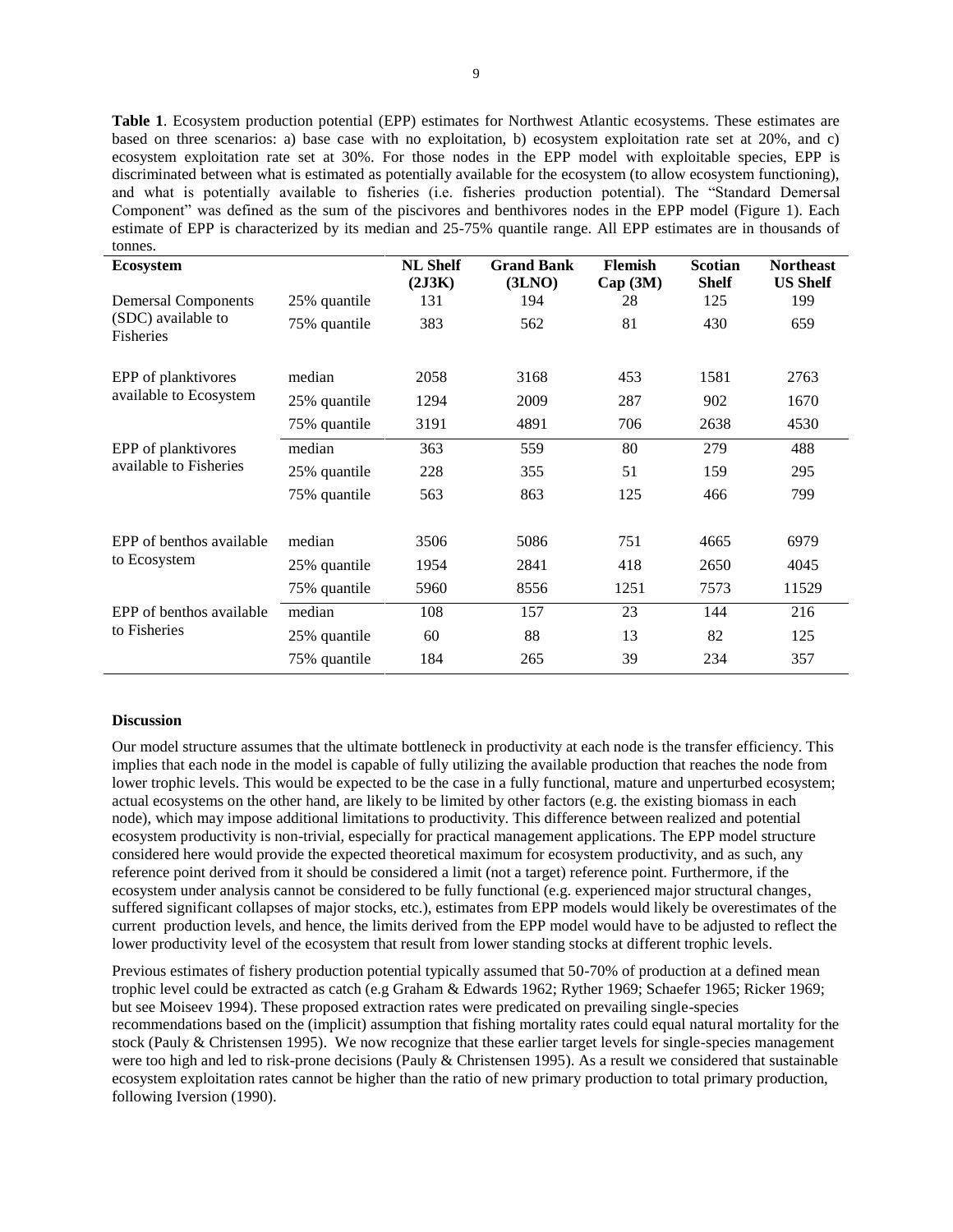It is important to highlight that FPP estimates effectively are the maximum fishing production that these ecosystems could generate within a context of general ecosystem sustainability. Fishing above these levels would be expected to start hindering the capacity of the system to function fully, because it would start eroding the biomass structure needed to generate the production.

In this context, there is a significant and important difference between the FPP for an ecosystem, and the actual level of exploitation that the system can sustainably tolerate at a given point in time. These initial estimates of FPP are derived from a model that has a purposely simple (but still reasonable) structure, and where several approximations and assumptions are made regarding the values, distribution and variability of its parameters. Key to it all is the assumption that transfer efficiencies are the proximal limiting factor in production at each node; this is what it defines the "potential" of the system. However, if the biomass level in a particular node is not adequate, the capacity of that node to utilize all the production available from lower trophic levels could be impaired. In such a case, the "standing stock" biomass of the node would become the proximal limiting factor for production (e.g. if there is not enough piscivores to eat/process all the planktivore production available, the potential production of piscivores which assumes that all the planktivore production will be used-would not be realized). Therefore, these FPP levels can only be achieved if the ecosystem is "healthy" in the sense that there is enough biomass in each node to process all the production that feeds into that node. If this is not the case, the actual fishing production that the system can generate sustainably would be lower.

We compared the median annual nominal catches for the Newfoundland-Labrador Shelf, the Grand Bank, and Flemish Cap during three time periods (1960-1979, 1980-1989, and 1990-2012), with the corresponding median Total and SDC FPPs for these systems (Fig. 4). For these systems, total catches never exceeded the estimated envelopes of Total FPP, but they systematically exceed the SDC FPP in the earlier period for all systems, they were at par during the 1980s, and during the most recent period they have been below SDC FPP for the NL Shelf and Grand Bank, and slightly above it for the Flemish Cap. Even though some pelagic species have had important catches, most of the catches in these systems corresponded to groundfishes and shellfish.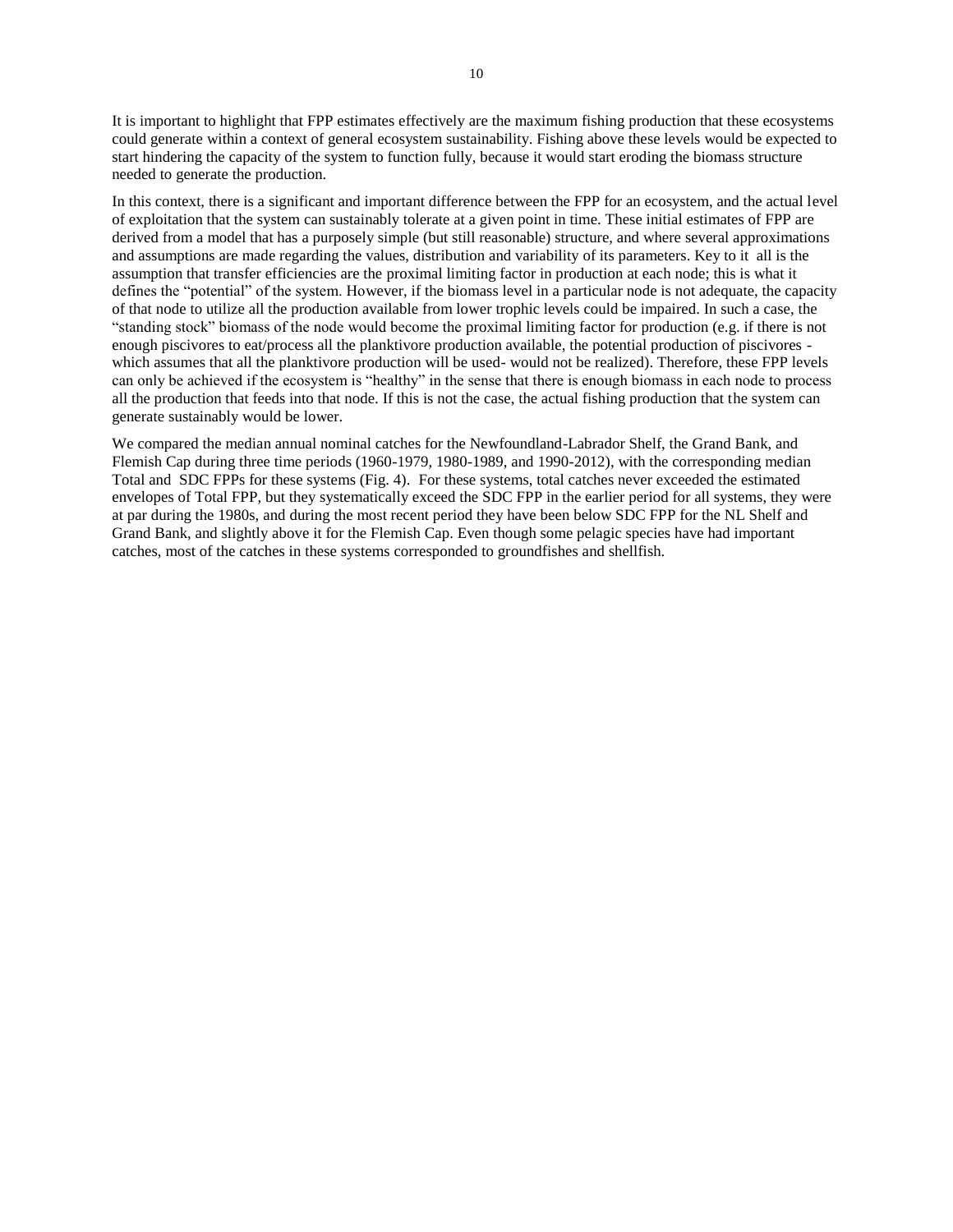

**Ecosystem exploitation rate: 20% Ecosystem exploitation rate: 30%**

**Figure 3**. Median values for the estimated Total (top row) and Standard Demersal Components (bottom row) Fisheries Production Potential for Northwest Atlantic ecosystems under a 20% (left column) and 30% (right column) ecosystem exploitation rates scenarios. The error bars correspond to the 25-75% quantile intervals.

If we consider that these systems underwent dramatic changes in the late 1980s and early 1990s, when among other things the overall fish biomass of the systems declined, these results suggest that these ecosystems have been under excessive fishing pressure overall. Ecosystem erosion resulting from overfishing of groundfish components would likely have reduced the production capacity of the systems, and hence have led to the maintenance of these systems in an overfished state irrespective of reductions in catches. The further reductions in overall catch in the more recent years in the NL shelf and Grand Bank may have been a contributing factor, together with changing environmental conditions, to the recent increases in biomass observed in the groundfish community for these regions.

Although these are only preliminary observations, they are compelling indications that these systems not only have been systematically overfished in the past, but overexploitation may have continued even after the collapses in the late 1980s and early 1990s. Furthermore, our results suggest that the current overall levels of exploitation are either close to the current capacity of these ecosystems, or perhaps above. Although further work is required to fully explore and develop these models, the results from this analysis suggest that at present, increases in overall catch would not be advisable from an ecosystem sustainability perspective.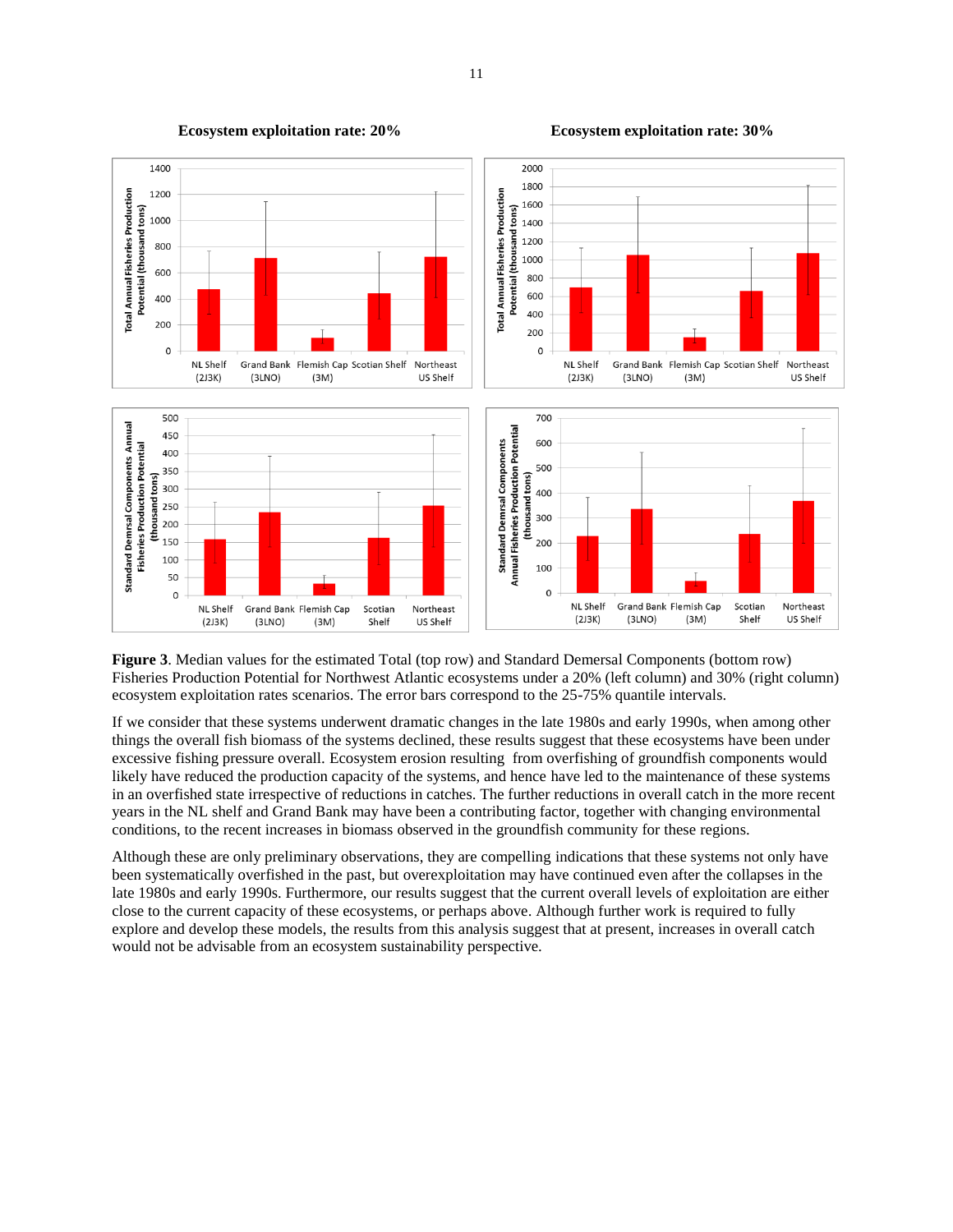

**Figure 4**. Comparison between catch levels and the corresponding fisheries production potential (FPP) for Newfoundland-Labrador and Flemish Cap ecosystems. Catch levels are characterized by the median nominal total catches in three time periods (1960-1979, 1980-1989, and 1990-2012). Fisheries production potential is characterized by the estimated Total and Standard Demersal Components (SDC) Fisheries Production Potential for these ecosystems under a 20% and 30% ecosystem exploitation rates scenarios.

### **References**

Behrenfeld M.J. and Falkowski P.G. 1997. Photosynthetic rates derived from satellite-based chlorophyll concentration. Limnology and Oceanography, 42, 1-20

Chassot E, S. Bonhommeau,N K Dulvy,F Melin, R Watson, DGascuel, and O Le Pape. 2010. Global marine primary production constrains fisheries catches. Ecology Letters 13:495:505.

Eppley R.W. 1972. Temperature and phytoplankton growth in the sea. Fishery Bulletin, 70, 1063-1085

Fogarty, M.J., Rosenberg, A.A., Cooper, A.B., Dickey-Collas, M., Fulton, E.A., Gutiérrez, N.L., Hyde, K.J.W., Kleisner, K.M., Kristiansen, T., Longo, C., Minte-Vera, C., Minto, C., Mosqueira, I., Chato Osio, G., Ovando, D., Selig, E.R., Thorson, J.T. and Ye, Y (in press) Fishery production potential of Large Marine Ecosystems: a Prototype Analysis. Chapter 6.2 in Status of Transboundary Waters. Int. Oceanogr. Comm. Paris.

Graham H.W. & Edwards R.L. 1962. The world biomass of marine fishes. In: Fish in Nutrition (eds. Heen E & Kreuzer R). Fishing New Books, London

ICNAF. 1973. ICNAF Annual Report for the year 1972/1973. Vol 23, Dartmouth, Canada.

ICNAF. 1974. ICNAF Annual Report for the year 1973/1974. Vol 24, Dartmouth, Canada.